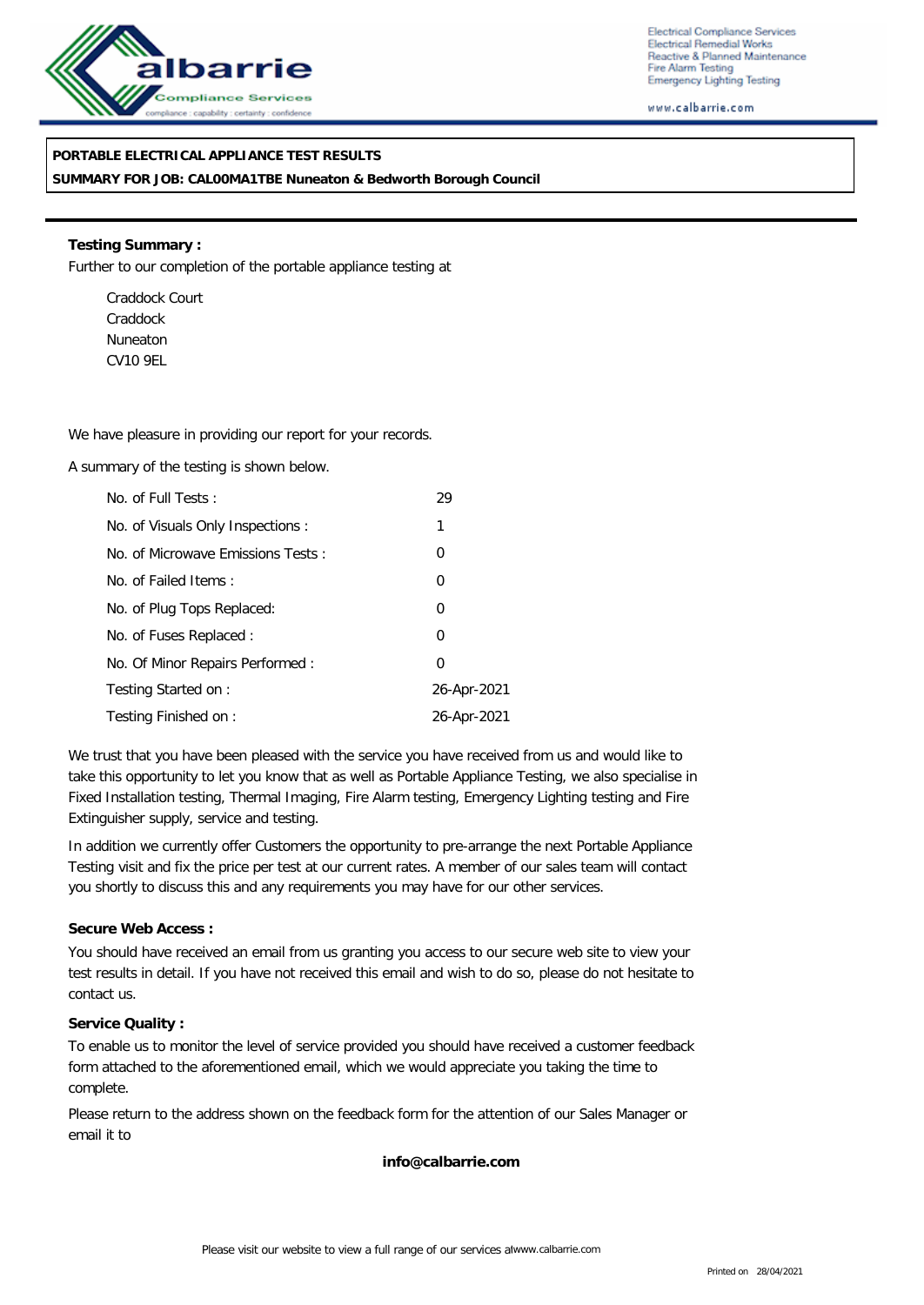

Electrical Compliance Services<br>Electrical Remedial Works<br>Reactive & Planned Maintenance<br>Fire Alarm Testing<br>Emergency Lighting Testing

www.calbarrie.com

# **CUSTOMER ACCEPTANCE**

| works as detailed. | I, the undersigned, confirm that the engineer has attended and carried out / completed to my satisfaction the |                 |
|--------------------|---------------------------------------------------------------------------------------------------------------|-----------------|
| Signature          |                                                                                                               |                 |
| Print Name         | Sharon                                                                                                        | Date 26/04/2021 |